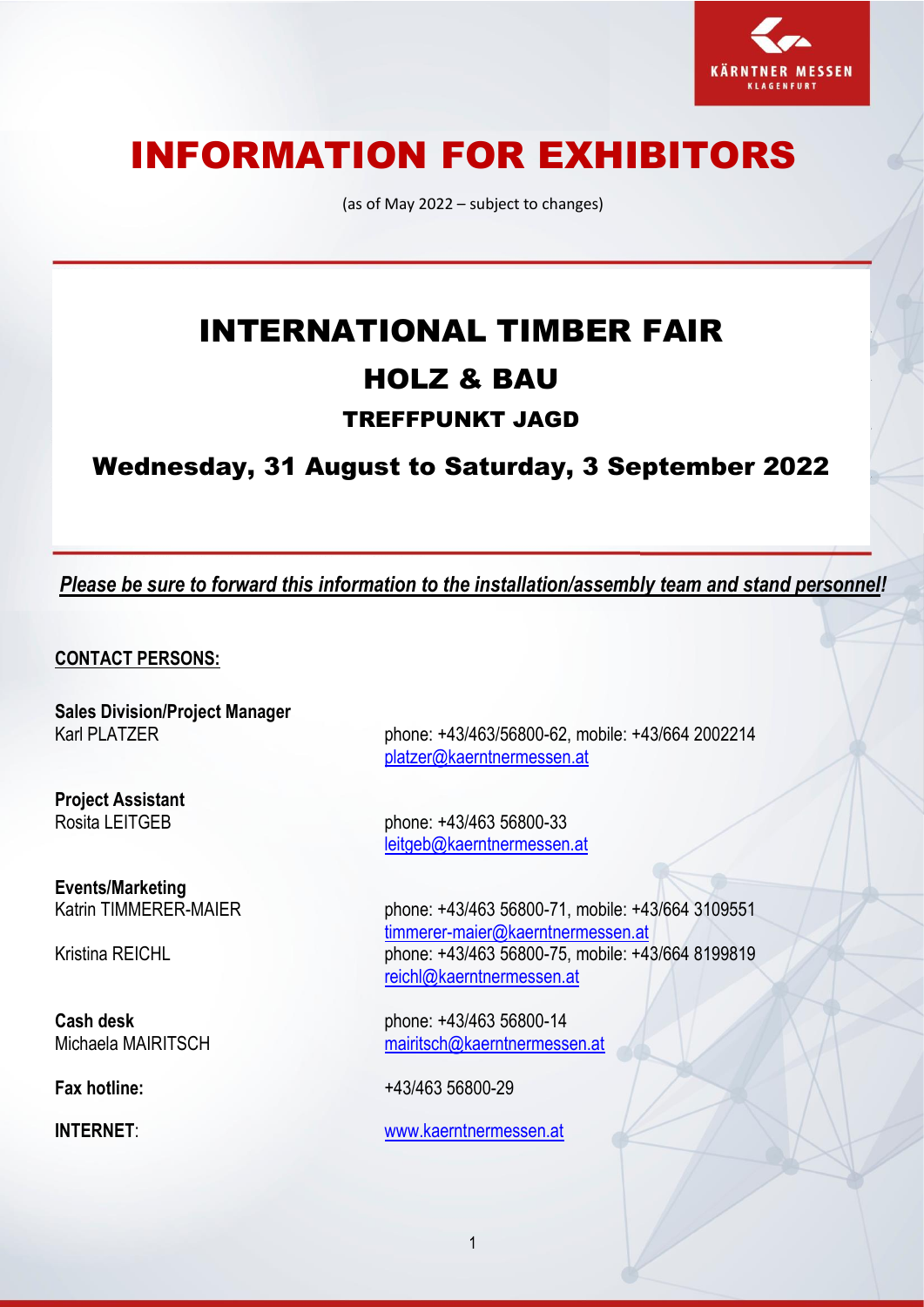

# **OPENING HOURS & ENTRANCES**

- ❖ **Opening hours** for **VISITORS** Wednesday, 31 Aug. to Friday, 2 Sep. 2022 – **daily** from **9.00 am to 6.00 pm** Saturday, 3 Sept. 2022 – **9.00 am to 5.00 pm**
- ❖ **Opening hours for EXHIBITORS** Wednesday, 31 Aug. to Friday, 2 Sep. 2022 – **daily** from **8.00 am to 7.00 pm** Saturday, 3 Sept. 2022 – **8.00 am to 10.00 pm**

**Goods delivery** – **daily** from **8.00 to 8.30 am and 6.00 to 6.30 pm**

- ❖ **Tickets** Day ticket € 14/person Visitors invited by exhibitors € 7 gross/redeemed voucher
- ❖ **Entrances for visitors/exhibitors** (for map of premises see overleaf) EASTERN GATE St. Ruprechter Strasse, main entrance SOUTHERN GATE Florian-Gröger-Strasse WESTERN GATE Rosentalerstrasse NORTHERN GATE Ausstellungsstrasse/multi-storey car park

# **PERMIT FOR SET-UP & SET-UP TIMES**

#### ❖ **PLEASE NOTE!**

The site rental fee shall be **paid in full before exhibitors begin setting up** their stands; payment is a **prerequisite** for the setup permit.

Please note that we do not accept cheques for payment.

**Opening hours of cash desk during set-up period**: Monday, 29 & Tuesday, 28 Aug. 2022: daily from **7.30 am to 7.00 pm**

**Opening hours of cash desk during the trade show**: Wednesday, 31 Aug. to Friday, 2 Sep. 2022: daily from **8.00 am to 3.00 pm** and Saturday, 3. Sep. from **10.00 am to 4.00 pm**

#### **Set-up times**

**Monday, 22 Aug. to Friday, 26 Aug. 2022; set-up times as needed and only as agreed in advance!!!** Monday, 29 Aug. 2022 – 7.30 am to 9.00 pm Tuesday, 30 Aug. 2022 – 7.30 am to 9.00 pm

Set-up for heavy haulage, special structures and bulky goods is possible if arranged in advanced and/or agreed with project management/Mr. Platzer and **company Schenker/Mr. Kroissenbrunner**, phone **+43/664 88600652 – also from Monday, 22 Aug. to Friday, 26 Aug. 2022** between **7.30 am and 6.00 pm**. Any special times outside these **KLAGENFURTER MESSE** set-up times will be charged separately.Betriebsgesellschaft m. b. H.

**BEGEGNUNG VERBINDET.** 

Messeplatz 1

9021 Klagenfurt am Wörthersee T: +43/463/56 800-0  $F + 43/463/56800 - 29$ 

E: office@kaemtnermessen.at

DVR 0458210 FN 101242 k, LG Klagenfurt UID-Nr. ATU 25314503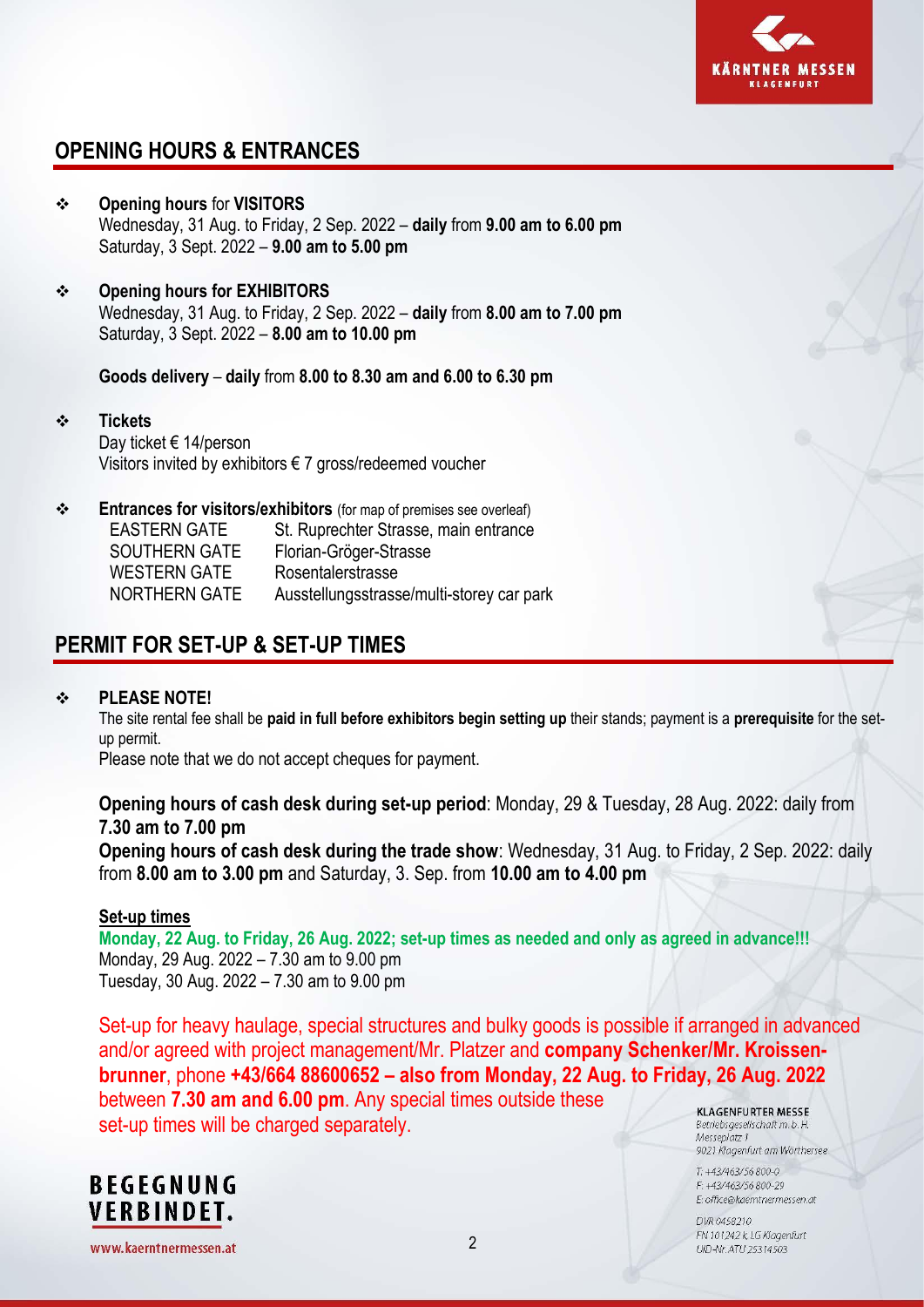

### **ACCESS**

❖ **PLEASE NOTE THE DEPOSIT REQUIREMENT!** Deposit requirement from Monday, 29 to Tuesday, 30 Aug. 2022 passenger cars (for 2 hours parking maximum)  $\epsilon$  50 trucks (for 4 hours parking maximum)  $\epsilon$  50

**Please make sure your personnel bring with them the necessary amount in cash. If you need more time please ask for it in time as otherwise the deposit will be forfeited.**

**General one-way system: access** through **southern gate** (Florian Gröger Strasse) and **western gate** for **passenger cars** and **small vans**.

**Heavy trucks via assembly point only** (St. Ruprechter Strasse). Access to the queue via exhibitor car park. From there, the forwarding agent of the trade show and the security staff will direct you to your unloading location.

**Access to the premises only as instructed by the security staff!**

**All vehicles must leave the premises through the northern gate** (Ausstellungsstraße) and **eastern gate only** (St. Ruprechter Strasse).

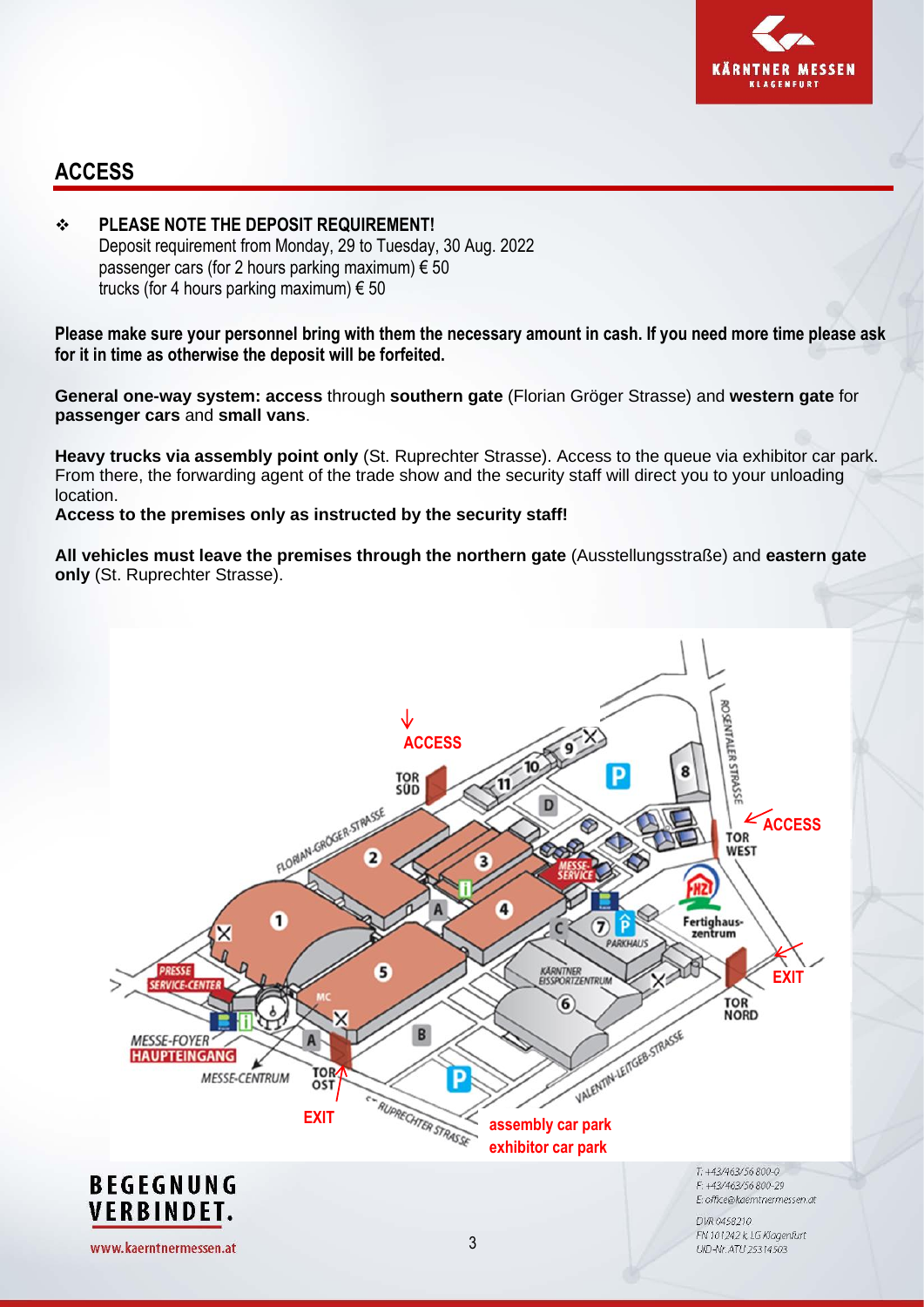

# **EXHIBITOR PARKING**

- ❖ Exhibitors with a car park ticket can park in the multi-storey car park (only passenger car parking!) with 450 parking spaces. (access via Ausstellungsstrasse/Valentin-Leitgeb-Strasse) and
- ❖ St. Ruprechter Strasse car park.
- ❖ Free truck and trailer parking on the Schrödingerstrasse car park only (see map and coordinates below)



## **INSURANCE**

#### ❖ **Please note:**

Kärntner Messen does not assume any liability or responsibility for exhibition items, structural stand elements, etc. So please make sure that you always lock your car and do not leave any exhibition items unattended outside the vehicle. There is no insurance provided by the organisers.

❖ Please note that the provisions of the trade show regulations "Klagenfurter Messeordnung" and all relevant official guidelines apply and are integral part of the contractual agreement. **KLAGENFURTER MESSE** 

Betriebsgesellschaft m. b. H. Messeplatz 1 9021 Klagenfurt am Wörthersee

T: +43/463/56 800-0 F: +43/463/56 800-29 E: office@kaemtnermessen.at

DVR 0458210 FN 101242 k, LG Klagenfurt UID-Nr. ATU 25314503



www.kaerntnermessen.at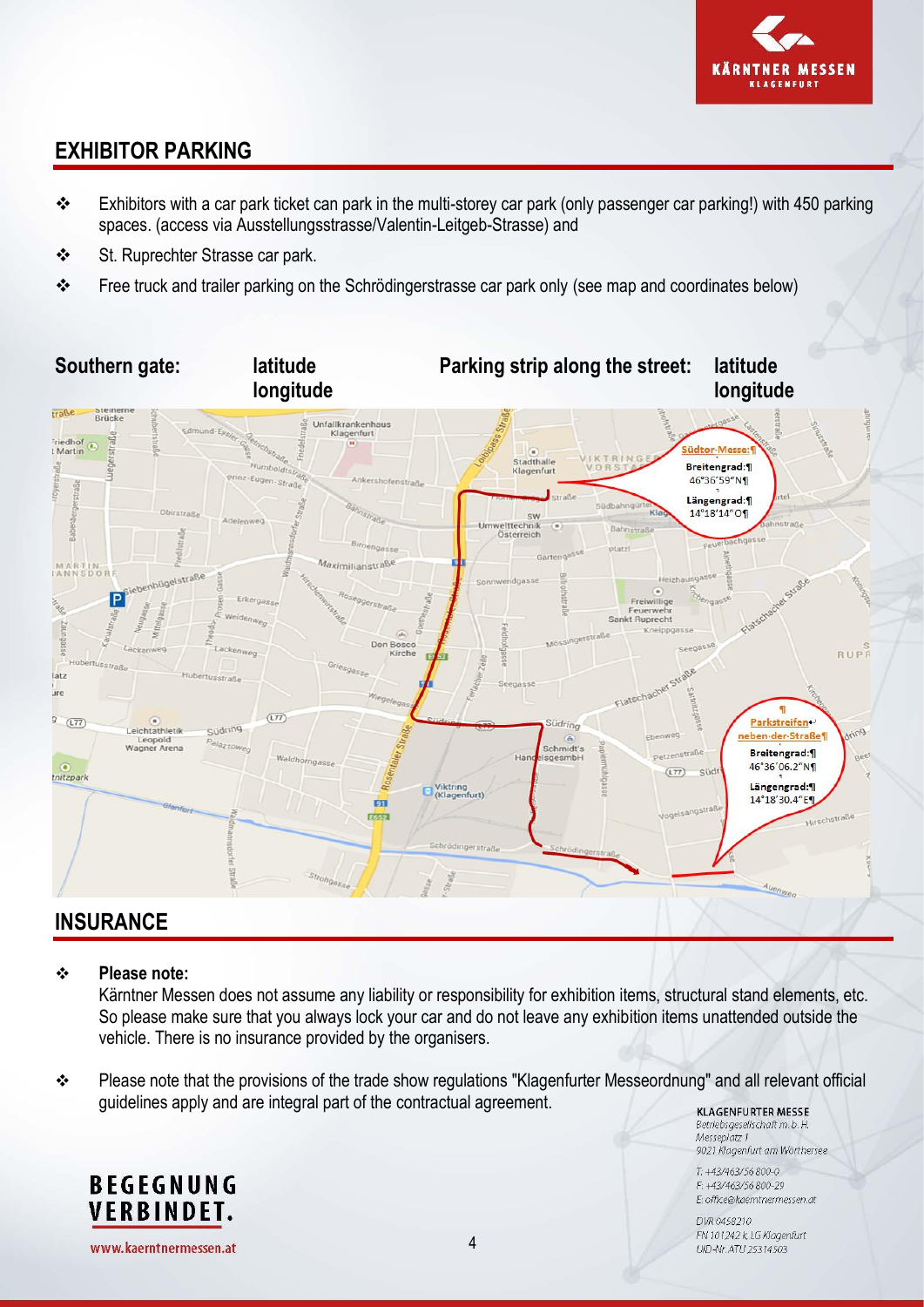

### **ADMISSION VOUCHERS**

- ❖ For each square metre of exhibition space booked and paid you will receive one **ticket voucher for free**.
- ❖ Please contact the project manager in time if you wish to buy additional ticket vouchers to invite your customers to a free visit of the trade show.
- ❖ The number of vouchers actually redeemed (and billable) will be accounted for after the end of the event in the bill for supplementary services at a reduced price of €7 gross/voucher. Any vouchers that have been distributed but not redeemed will not be charges.

## **ELECTRIC POWER**

- ❖ Please note that for safety reasons all power sources will be switched off at the end of the trade show (Saturday 5 pm).
- ❖ Should you need a power supply beyond this time (e.g. for freezers, etc.), please notify our contractual partner Elektro Percher, Mr. Ernst KRUSCHITZ, in due time at phone +43/664 5141200 or +43/463 56265, or notify us of your extended power supply demand when you file your power supply registration before the beginning of the trade show.

### **WASTE DISPOSAL**

❖ Please note that all exhibitors/set-up teams are responsible for disposing of their waste, including adhesive tape (carpet laying, SYMA wall stickers). Any costs of cleaning and disposal of hazardous waste will be charged separately.

### **AKM - ADVERTISING**

❖ No advertising media are allowed outside the stands. Fliers and promotional literature may only be distributed at the stand. Loudspeakers or sound devices may only be operated in such a manner that they not to disturb the people at neighbouring stands. Instructions of the organisers following complaints shall be observed immediately.

> **KLAGENFURTER MESSE** Betriebsgesellschaft m. b. H.

Messeplatz 1 9021 Klagenfurt am Wörthersee

T: +43/463/56 800-0  $F + 43/463/56800 - 29$ E: office@kaemtnermessen.at

DVR 0458210 FN 101242 k, LG Klagenfurt UID-Nr. ATU 25314503